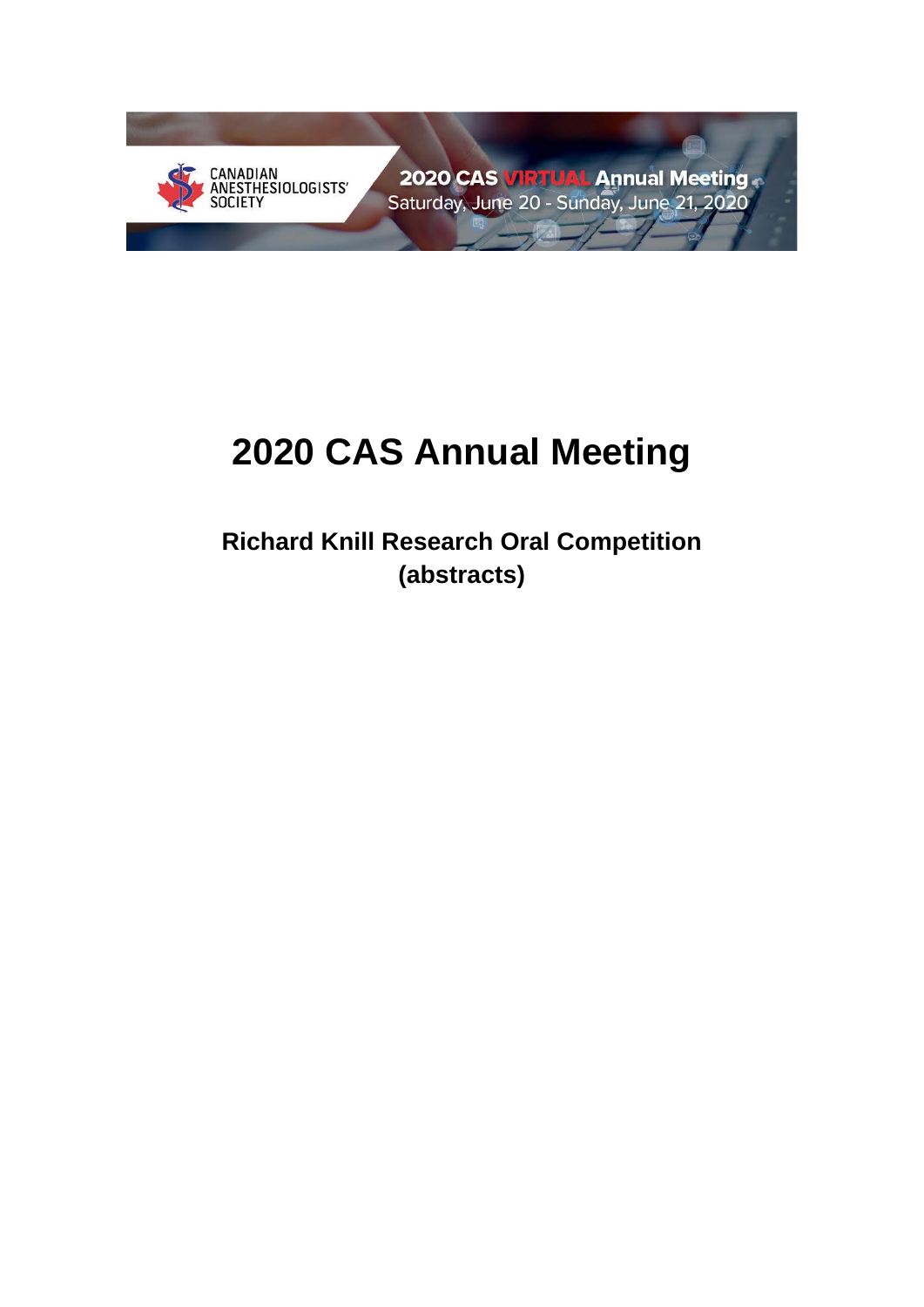# **Contents**

| Cognitive and Behavioral Changes Following Exposure to either Sevoflurane- or                                                                               |  |
|-------------------------------------------------------------------------------------------------------------------------------------------------------------|--|
| <b>Competence of Anesthesiology Residents Following a Longitudinal Point-Of-Care</b>                                                                        |  |
| Perioperative Outcomes of Nunavummiut Inuit in a Tertiary Care Hospital in Canada                                                                           |  |
| Prophylactic Co-Administration of Oxytocin-Ergonovine or Oxytocin-Carboprost<br>Versus Oxytocin Alone at Cesarean Delivery for Labor Arrest: A Randomized   |  |
| Recovery of Psychomotor Function in Patients After Ambulatory Surgery Under<br>General Anaesthesia With and Without Anxiolytic Premedication - A Randomized |  |
| Renal Tissue PO2 Measurements Reflect the Degree of Acute Hemodilution and<br>Demonstrate a Negative Impact of Starch Colloid on Renal Oxygenation  13      |  |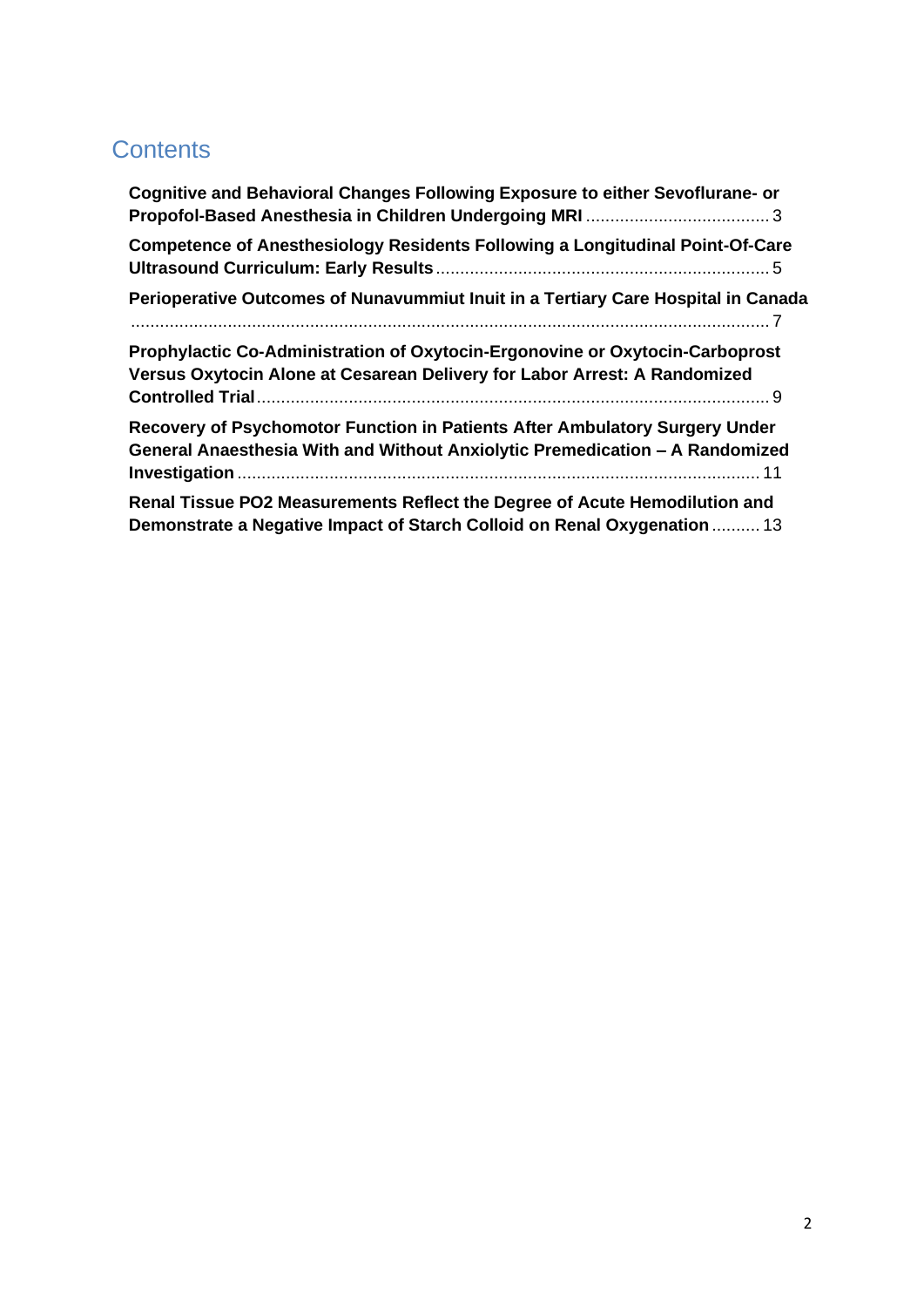# <span id="page-2-0"></span>**Cognitive and Behavioral Changes Following Exposure to Either Sevoflurane- or Propofol-Based Anesthesia in Children Undergoing MRI**

Jillian Miller<sup>1</sup>, Allison McPeak<sup>2</sup>; Adam Spencer<sup>1</sup>; Nivez Rasic<sup>1</sup>; Melanie Noel<sup>3</sup>; Kailyn Jones<sup>4</sup>, Tasmia Hai<sup>5</sup>; Kendra Epping<sup>4</sup>; Andrew Walker<sup>1</sup>; Chad Bousman<sup>6</sup>; Naweed Syed<sup>7</sup>; Frank P. MacMaster<sup>8,9</sup>; Tiffany Rice<sup>1</sup>

- 1 Anesthesiology, Perioperative and Pain Medicine, University of Calgary, Calgary, Canada
- 2 Medicine, University of Calgary, Calgary, Canada
- 3 Psychology, University of Calgary, Calgary, Canada
- 4 Werklund School of Education, University of Calgary, Calgary, Canada
- 5 School Psychology, University of Alberta, Edmonton, Canada
- 6 Medical Genetics, University of Calgary, Calgary, Canada
- 7 Cell Biology and Anatomy, University of Calgary, Calgary, Canada
- 8 Psychiatry and Pediatrics, University of Calgary, Calgary, Canada
- 9 Addictions and Mental Health Strategic Clinical Network

**Introduction:** Pediatric patients often require general anesthesia (GA) for magnetic resonance imaging (MRI). The effect of anesthetic agents on neurodevelopmental outcomes is unclear. Animal data supports detrimental effects, while human data has been inconsistent (1). Our study examined the effect of exposure to sevoflurane or propofol on cognitive and behavioral outcomes in children undergoing MRI.

**Methods:** Ethics approval was obtained from the local Research Ethics Board (REB16- 0104). This study included children (N=50) between the ages of two and five years (American Society of Anesthesiologists Classification I-II), requiring GA for MRI. Prior to the MRI, parents completed reliable and validated questionnaires regarding their child's cognition (Behaviour Rating Inventory of Executive Function, Preschool Version [BRIEF-P]) (2) and behavior (Child Behavior Checklist 1.5-5 [CBCL]) (3). The BRIEF-P consists of 63 items rated on a Likert scale ranging from one (never) to three (often) that measures executive functioning across five domains: Inhibit, Shift, Emotional Control, Working Memory, and Planning/Organization, and forms one composite score (Global Executive Composite). The CBCL consists of 99 items rated on a Likert scale ranging from zero (not true) to two (very true or often true). The CBCL forms two broad domains, Internalizing (anxious, depressive, withdrawn and somatic symptoms) and Externalizing Problems (attention problems and aggressive behavior). Children were randomized via block design to receive either a sevoflurane- or propofol-based anesthetic. No long acting opioids or nitrous oxide were used. Airway management was at the discretion of the anesthesiologist. Questionnaires were repeated 90 days post-MRI. Linear mixed models were used to compare Global Executive Composite, Internalizing and Externalizing scores between children exposed to either sevoflurane- or propofol-based anesthesia. Paired t-tests were used to compare baseline to 90-day post-MRI Global Executive Composite, Internalizing and Externalizing scores in combined sevoflurane- and propofol-exposed groups.

**Results:** No differences in outcomes were observed between children exposed to sevoflurane- or propofol-based anesthesia. However, exposure to anesthetic (either sevoflurane or propofol) was associated with a moderate change in Global Executive Composite (*t*=-1.99[37], *P*=0.054, Cohen's *d*=0.32). Changes in the Global Executive Composite score were driven by changes in Working Memory (*t*=-2.09[37], *P*=0.043, Cohen's *d*=0.34), and Planning/Organization (*t*=-2.25(37), *P*=0.031, Cohen's *d*=0.37). Moreover, Internalizing scores were moderately changed (*t*=-2.01[38], *P*=0.051, Cohen's *d*=0.32), and Externalizing scores were significantly changed (*t*=-2.37[37], *P*=0.023, Cohen's *d*=0.38), following exposure to GA for MRI.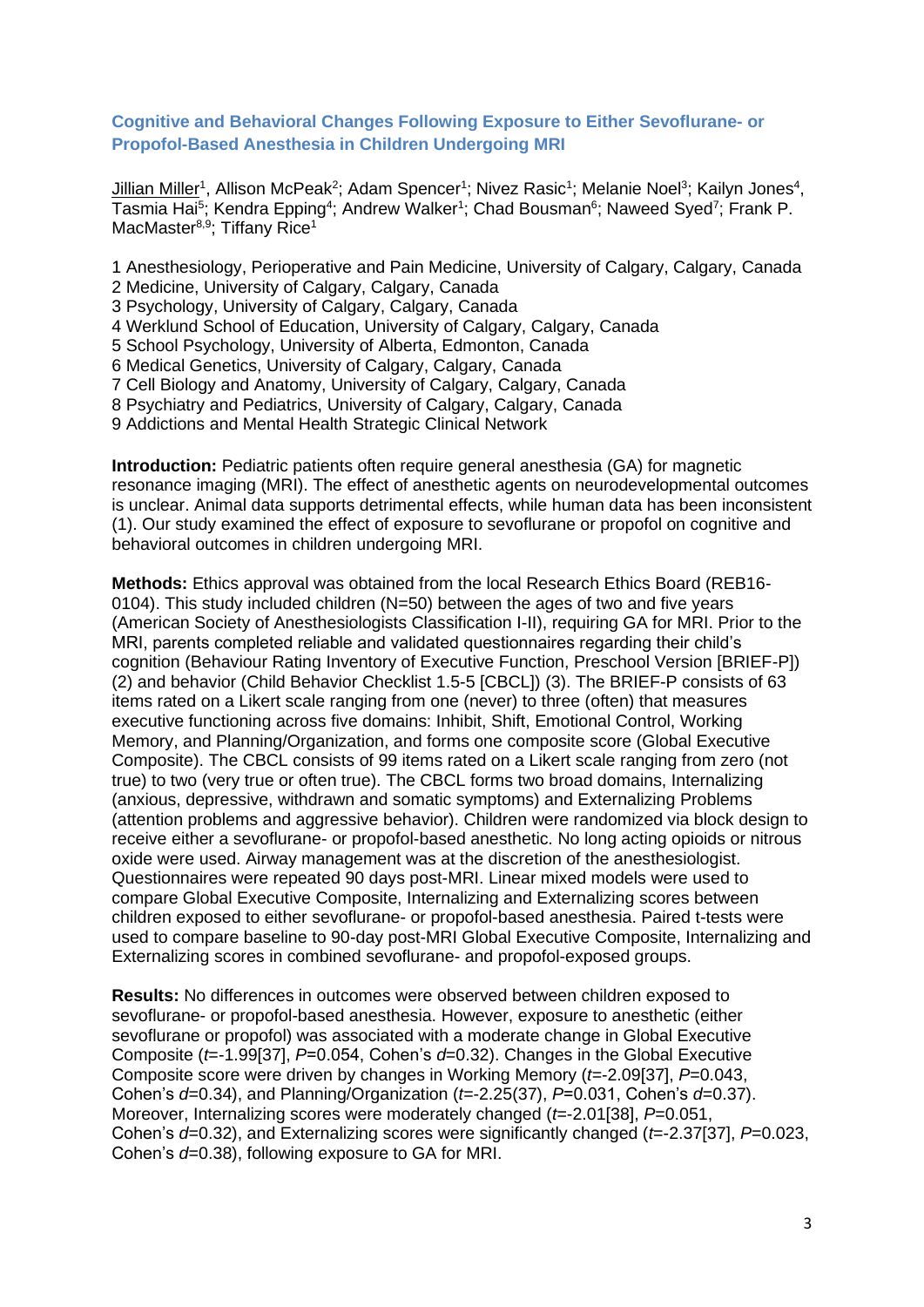**Conclusions:** Exposure to GA for MRI, regardless of anesthetic type, was associated with worsening cognitive and behavioral outcomes in preschool-aged children. Future research utilizing a larger sample size is needed to determine whether these changes persist beyond 90 days post-MRI. Based on the cognitive and behavioral changes reported by parents, it may be advisable to reduce the frequency of MRIs and minimize anesthetic exposure in children less than 5 years of age.

# **REFERENCES:**

1. Iqbal et al. (2019) JNP 122(2):760-87; 2) Gioia et al. (2003) Assessment Resources: Lutz, FL; 3) Achenbach & Rescorla (2000) Research Center for Children, Youth, and Families: Burlington, VT; 4) Thieba et al. (2008) Front Pediatr 6:146.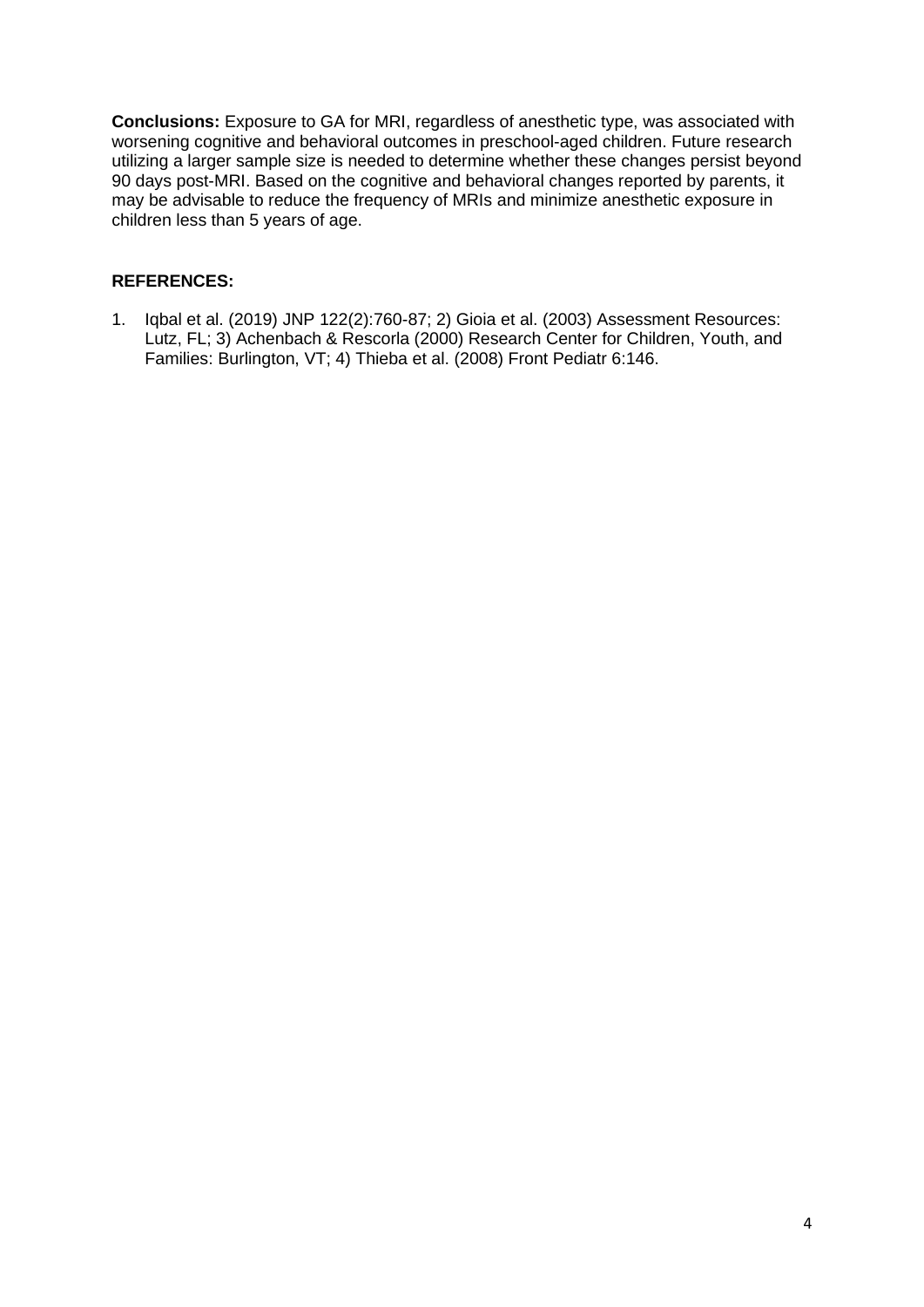# <span id="page-4-0"></span>**Competence of Anesthesiology Residents Following a Longitudinal Point-of-Care Ultrasound Curriculum: Early Results**

Michelle Clunie<sup>1</sup>, Jennifer O'Brien<sup>1</sup>, Paul Olszynski<sup>2</sup>, Jagmeet Bajwa<sup>1</sup>, Robert Perverseff<sup>1</sup>

1 Department of Anesthesiology, Perioperative Medicine and Pain Management, University of Saskatchewan, Saskatoon, Canada

2 Department of Emergency Medicine, University of Saskatchewan, Saskatoon, Canada

**Introduction:** Point-of-care ultrasound (POCUS) facilitates many diagnostic and procedural applications in anesthesiology.<sup>1-3</sup> Structured POCUS curricula have been shown to improve learner satisfaction, test scores, and affect clinical management,<sup>4</sup> but the learning curve towards competency and retention of competency over time remain unknown.

**Methods:** Ethics approval was waived by the local REB. We conducted a prospective observational study to determine whether anesthesiology trainees enrolled in a POCUS curriculum can achieve competency in POCUS skills and to plot the learning curve of trainees' competency using a POCUS-specific competency-based medical education assessment. The structured POCUS curriculum comprised of online lectures,<sup>5</sup> journal articles, live model scanning sessions, video review of cases, and development of a portfolio of supervised scans was delivered to residents in the Foundations and Core stages of training (PGY2-4) between January 2019 and February 2020. POCUS applications included Rescue Echo (focused cardiac ultrasound + lung for pneumothorax), lung ultrasound, Focused Assessment with Sonography in Trauma (FAST), abdominal aorta (AA), airway, and gastric ultrasound. POCUS scanning sessions on standardized patients were conducted in the simulation lab for 2.5 hours weekly; each resident attended 8 sessions (20 hours) per academic year. Timed image acquisition scores were obtained at each session by an experienced sonographer. Faculty evaluators completed the POCUS Skills Entrustment Scale<sup>6</sup> at each scanning session. Final entrustment scores reflected the lowest score obtained in the domains of insight, image acquisition, image interpretation, and clinical integration. Primary outcome was number of sessions and scans required to achieve average entrustment scores ≥4 ("may use independently"). Secondary outcomes include retention of skills at 3 months. The curriculum is ongoing.

**Results:** Twenty-five anesthesiology residents participated in the curriculum to date. An average POCUS entrustment score ≥4 was achieved in Rescue Echo after 9 sessions/36 supervised scans (14.5 dedicated curricular hours), and in lung ultrasound after 2 sessions/12 supervised scans (2 dedicated curricular hours). Residents have achieved average POCUS entrustment scores of 3 ("may use with indirect supervision") in FAST after 2 sessions/8 supervised scans (2 dedicated hours), and in AA ultrasound after 2 sessions/8 supervised scans (1 dedicated hour). Residents have achieved average entrustment scores of 2 ("may use only under direct supervision") in airway ultrasound after 2 sessions/8 supervised scans (2 dedicated hours) and in gastric ultrasound after 2 sessions/8 supervised scans (1 dedicated hour).

**Conclusion:** Our preliminary results suggest that anesthesiology residents participating in a structured longitudinal POCUS curriculum can achieve competence in Rescue Echo after 36 supervised curricular scans on standardized patients, and lung ultrasound after 12 supervised scans. These findings will be further informed by the final aspect of the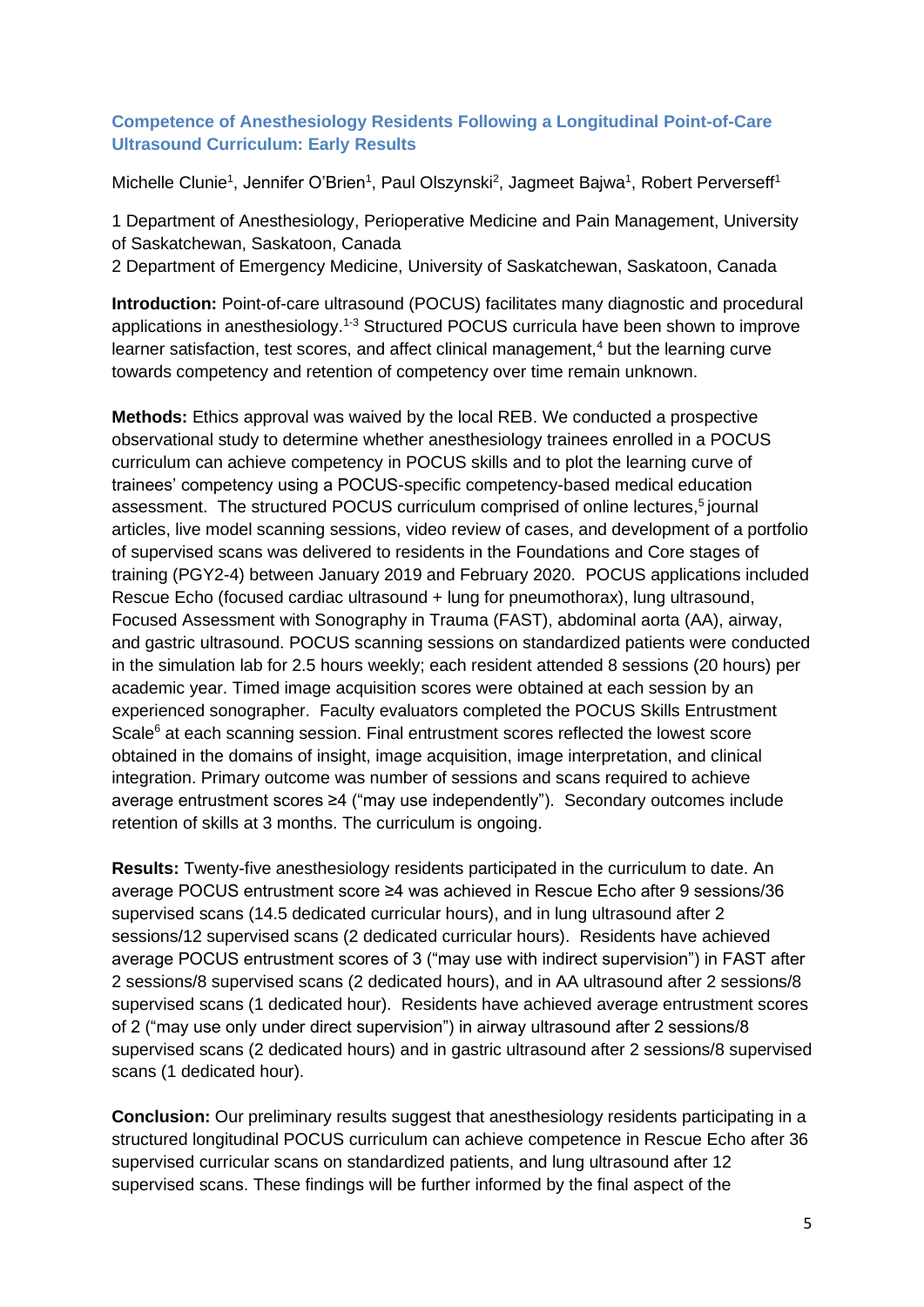curriculum which will include observations and entrustment scores from clinically integrated POCUS scans and comprehensive summative assessments.



# **REFERENCES:**

- 1. McCormick TJ, Miller EC, Chen R, Naik VN. Acquiring and maintaining point-of-care ultrasound (POCUS) competence for anesthesiologists. Can J Anesth. 2018 Apr. 65(4)427–36.
- 2. The Association of Anaesthetists of Great Britain & Ireland, The Royal College of Anaesthetists, The Intensive Care Society. Ultrasound in Anaesthesia and Intensive Care: A Guide to Training. London, UK: 2011. Available from: <http://dx.doi.org/10.xx36/g.UIAAIC-.2011>
- 3. Mok D, Schwarz SKW, Rondi K. Point-of-care ultrasonography in Canadian anesthesiology residency programs: a national survey of program directors. Can J Anesth. 2017;64:1023-36.
- 4. Ramsingh D, Rinehart J, Kain Z, Strom S, Canales C, Alexander B, et al. Impact assessment of perioperative point-of-care ultrasound training on anesthesiology residents. Anesthesiology. 2015; 123(3):670-82.
- 5. Zimmerman J. Perioperative Echocardiography Education [Internet]. Salt Lake City, UT: The University of Utah; 2018. Cited 27 Nov 2018. Available from: <https://echo.anesthesia.med.utah.edu/pocus-content/>
- 6. Schnobich DJ, Mathews BK, Trappey BE, Muthyala BK, Olson APJ. Entrusting internal medicine residents to use points of care ultrasound: towards improved assessment and supervision. Med Teach. 2018; DOI: 10.1080/0142159X.2018.1457210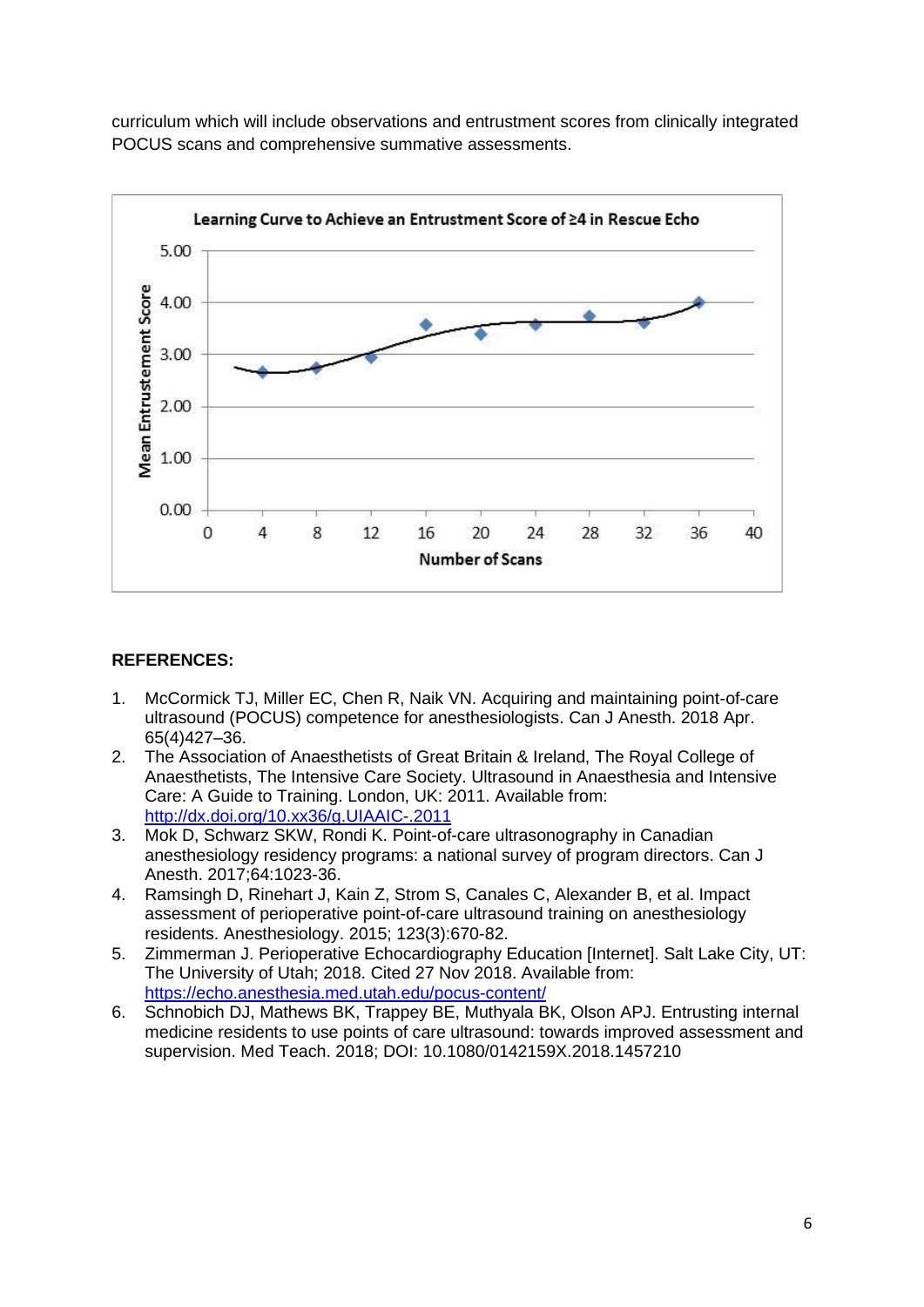# <span id="page-6-0"></span>**Perioperative Outcomes of Nunavummiut Inuit in a Tertiary Care Hospital in Canada**

Justine M O'Shea<sup>1,2</sup>; Jason A McVicar<sup>1,2</sup>; Alana Poon<sup>1,2</sup>; Nadine R Caron<sup>5,6</sup>; M Dvlan Bould<sup>1,3</sup>; Jason W Nickerson<sup>7,8</sup>; Jean Allen<sup>9</sup>; Michelle Doucet-Issaluk<sup>10</sup>; Donna May Kimmaliardjuk<sup>2,4</sup>; Chelsey Sheffield<sup>13</sup>; Caitlin Champion<sup>12,13</sup>; Daniel I McIsaac<sup>1,2</sup>

1 Department of Anesthesiology and Pain Medicine, University of Ottawa, Ottawa, ON

2 The Ottawa Hospital, Ottawa, ON

3 Children's Hospital of Eastern Ontario, Ottawa, ON

4 Department of Surgery, University of Ottawa, Ottawa, ON

5 Department of Surgery and Northern Medical Program, University of British Columbia, Prince George, BC

6 Centre for Excellence in Indigenous Health, University of British Columbia, Vancouver, BC 7 Bruyère Research Institute, Ottawa, ON

- 8 Centre for Health Law, Policy and Ethics, University of Ottawa, Ottawa, ON
- 9 Nunavut Tunngavik Incorporated
- 10 Government of Nunavut
- 11 Qikiqtani General Hospital, Iqaluit, NU
- 12 West Parry Sound Health Centre, Parry Sound, ON
- 13 Department of Surgery, Northern Ontario School of Medicine, Sudbury, ON

**Introduction & Objectives:** Structural aspect of the healthcare system, specifically limited access to surgical specialists and perioperative processes impact the outcomes and health resource use for Inuit surgical patients from Nunavut undergoing elective and emergency surgical procedures at a tertiary Canadian Hospital.

**Methods**: Ethics approval was received from the local Research Ethics Board. A retrospective cohort study was conducted of all inpatient surgery between 2011 and 2018 at a Canadian tertiary referral centre for eastern Nunavut. Primary outcome was a composite of in-hospital mortality or major complication. Secondary outcomes included postoperative hospital length of stay (LOS), readmissions within 30 days, institutional discharge and total hospitalization costs.

**Results**: There were 98,701 episodes of inpatient surgical care; 928 (0.9%) involved patients with Nunavut Inuit status. 159 (17.2%) of Nunavut Inuit patients died or suffered a post-operative complication, compared to 15,691 (16.1%) of the control group. After adjustment, individuals with Inuit status were significantly more likely to experience the primary outcome (OR 1.25, 95% CI 1.03 to 1.51; P=0.025). In subgroup analyses, the largest increase in risk of death or major complication for Nunavut Inuit status was associated with cancer surgery (OR 1.63, 95% CI 1.03 to 2.58: P=0.039) and elective surgery (OR 1.59, 95% CI 1.20 to 2.10;  $P = 0.001$ ). Readmission occurred in 8.4% of Inuit patients vs. 6.9% (OR 1.4, 95% CI 1.09 to 1.77; P= 0.007); adverse discharge occurred in 21.8% of Inuit patients vs. 12.9% (OR 2.2, 95% CI 1.78 to 2.68; p=<0.0001); mean LOS for Inuit patients was 8.9 days vs. 6.6 days (difference 1.28; ratio of means 1.17 to 1.4); mean total cost for Inuit patients was \$18,017 vs. \$14,704 (difference 1.17; ratio of means 1.07 to 1.23).

**Conclusions**: Overall perioperative mortality and complications are 25% higher for Inuit patients from Nunavut at a major tertiary care hospital in Canada compared to the general population with increases in readmissions, adverse discharges, LOS and total cost. An overhaul of the perioperative systems involving multiple institutions and governments are required to address this inequity.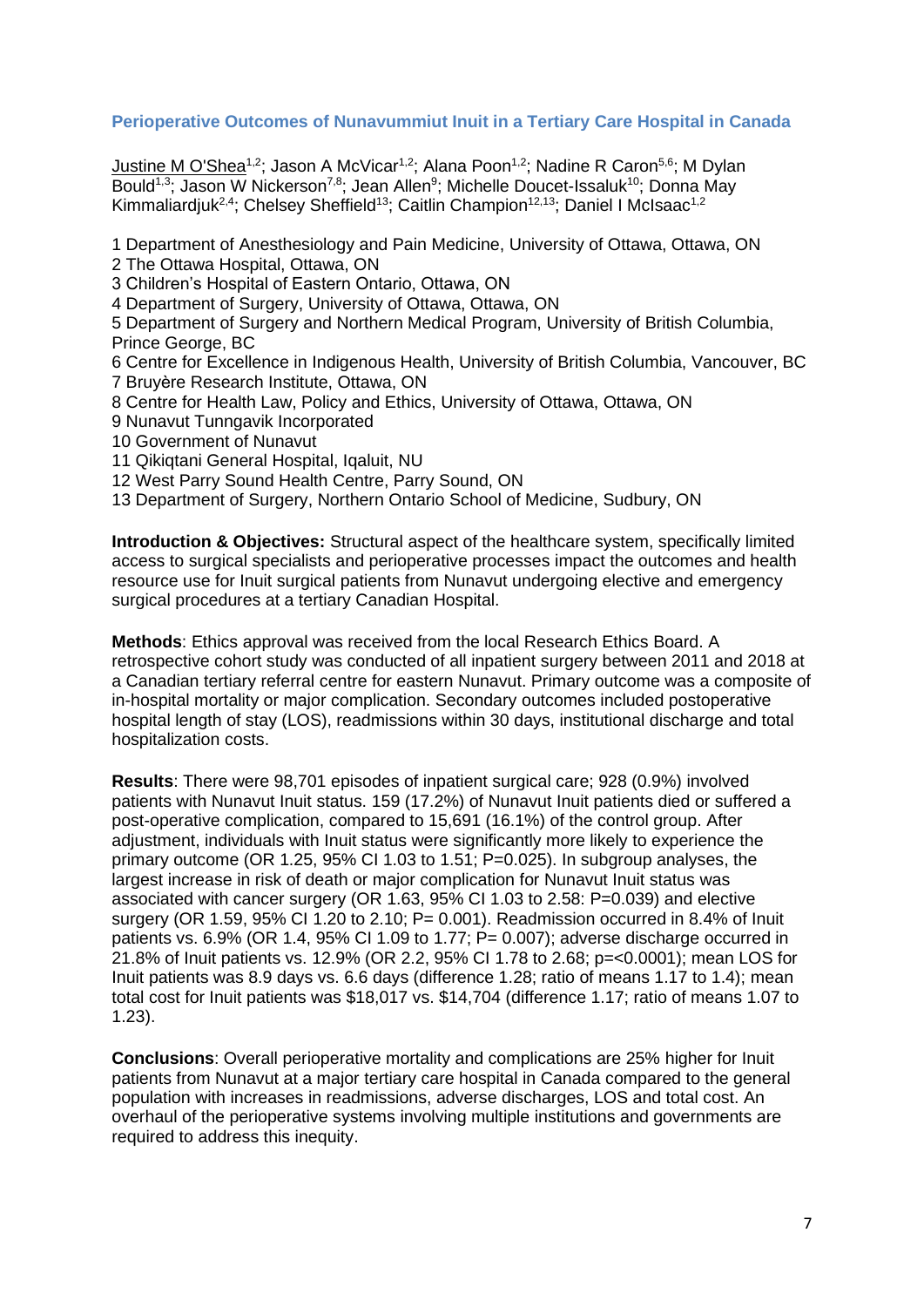#### Table 1: Unadjusted and adjusted outcomes

|                   |           | Inpatient surgical<br>episodes in<br>patients without<br>Inuit status | Inpatient surgical<br>episodes in<br>patients with Inuit<br>status | Unadjusted<br>effect* estimate | Adjusted effect*<br>estimate |
|-------------------|-----------|-----------------------------------------------------------------------|--------------------------------------------------------------------|--------------------------------|------------------------------|
| <b>Outcomes</b>   |           | $n = 97,773$                                                          | $n = 928$                                                          | 95% CI                         | 95% CI                       |
| In-hospital       | n (%)     | 15,691 (16.1)                                                         | 159 (17.2)                                                         | $1.06(0.89 - 1.27)$            | $1.25(1.03 - 1.51)$          |
| mortality or      |           |                                                                       |                                                                    |                                |                              |
| major             |           |                                                                       |                                                                    |                                |                              |
| complication      |           |                                                                       |                                                                    |                                |                              |
| Readmission       | n (%)     | 6,582(6.9)                                                            | 76 (8.4)                                                           | $1.27(0.99 - 1.62)$            | $1.4(1.09 - 1.77)$           |
| Adverse           | n (%)     | 12,065 (12.9)                                                         | 202 (21.8)                                                         | $1.84(1.56 - 2.17)$            | $2.18(1.78 - 2.68)$          |
| <b>Discharge</b>  |           |                                                                       |                                                                    |                                |                              |
| LOS               | Mean (SD) | 6.56 (11.98)                                                          | 8.85 (14.41)                                                       |                                | $1.28(1.17-1.4)$             |
| <b>Total Cost</b> | Mean (SD) | \$14,703 (\$25,884)                                                   | \$18,017 (\$30,832)                                                |                                | $1.17(1.07-1.23)$            |

Note: SD = standard deviation; CI = confidence interval; \*Effect estimate for in-hospital mortality or major complication, readmission and adverse discharge is an odds ratio; for LOS and cost is ratio of means.

# **REFERENCES:**

No references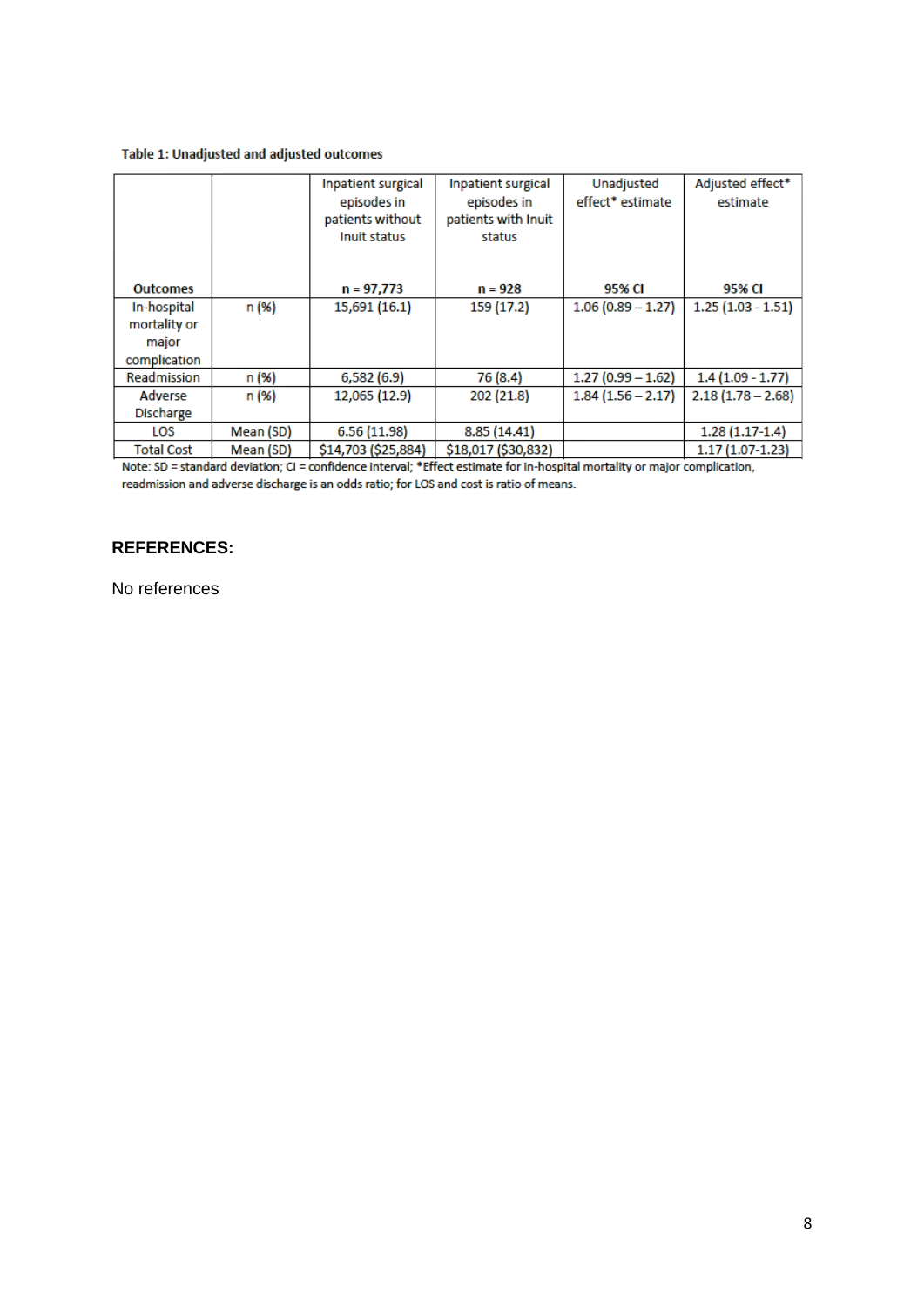# <span id="page-8-0"></span>**Prophylactic co-administration of oxytocin-ergonovine or oxytocin-carboprost versus oxytocin alone at cesarean delivery for labor arrest: A randomized controlled trial**

Mrinalini Balki<sup>1,2,3</sup>; Kristi Downey<sup>1</sup>; Andrew Walker<sup>4</sup>; Gareth Seaward<sup>2</sup>; Jose Carvalho<sup>1,2</sup>

1 Department of Anesthesia and Pain Management, Mount Sinai Hospital, University of Toronto, Toronto, Canada

2 Department of Obstetrics and Gynaecology, Mount Sinai Hospital, University of Toronto, Toronto, Canada

3 The Lunenfeld-Tanenbaum Research Institute, Sinai Health System, Toronto, Canada 4 Department of Anesthesia, University of Calgary, Calgary, Alberta, Canada

**Introduction:** Women with labor arrest have a higher predisposition to postpartum hemorrhage during cesarean delivery (CD) compared to non-laboring women, due to desensitization of oxytocin receptors from prior exposure to oxytocin during labor.<sup>1</sup> The objective of our study was to compare the efficacy of prophylactic administration of oxytocinergonovine (OE) vs. oxytocin-carboprost (OC) vs. oxytocin alone (O) at CD for labor arrest.

**Methods:** Ethics approval was obtained from the local REB. This was a prospective, doubleblind, randomized controlled study on women undergoing CD for labor arrest under epidural analgesia. Women who received at least 4h of oxytocin for labor augmentation were included. They were randomized into 3 groups and prophylactically administered the study drugs after fetal delivery: OE group received IV oxytocin 5IU + IV ergonovine 0.25mg and IM placebo (1mL NS); OC group received IV oxytocin 5IU and IM carboprost 0.25mg (1mL); and O group received IV oxytocin 5IU and IM placebo (1mL NS). Intravenous drugs, diluted in 10mL saline, were administered over 1 min. Immediately after the administration of study drugs, oxytocin 40mU/min infusion was started in all groups. The obstetrician was asked to rate the uterine tone as satisfactory, equivocal or unsatisfactory at 3, 5 and 10 min after delivery. Additional uterotonics, if needed, were given, as per a planned regimen. The primary outcome was intraoperative need for additional uterotonics. Secondary outcomes included uterine tone, calculated blood loss and side effects. Multivariate logistic regression model was used to predict the need for additional uterotonics. Linear regression was used to develop a predictive model of calculated blood loss, and uterine tone was assessed using generalized estimating equations.

**Results:** Total 100 women were recruited (OE=33, OC=32, O=35). They had similar baseline demographic and obstetrical characteristics. The mean (SD) duration of oxytocin infusion during labor was 13 (7) h and the maximum rate was 16 (8) mU/min. Additional uterotonics were required in 35% cases after a mean (SD) of 9 (5) min after delivery, and did not differ across groups (p=0.94) (Table 1). The blood loss was not different across groups. There was a trend towards higher incidence of hypotension in O group (40%) compared to OE (15%) or OC (25%) (p=0.07), with significantly higher need for phenylephrine in O compared to OE group (adjusted p=0.004). Incidence of nausea and vomiting was not different across groups, however, there was a trend towards higher nausea in OE and OC groups than O group (P=0.06).

**Discussion:** We do not recommend the prophylactic use of combination of uterotonic drugs. Side effects were high in all groups, perhaps owing to high bolus doses of oxytocin. We suggest that oxytocin should be used as an infusion in appropriate doses and additional uterotonics used only as required.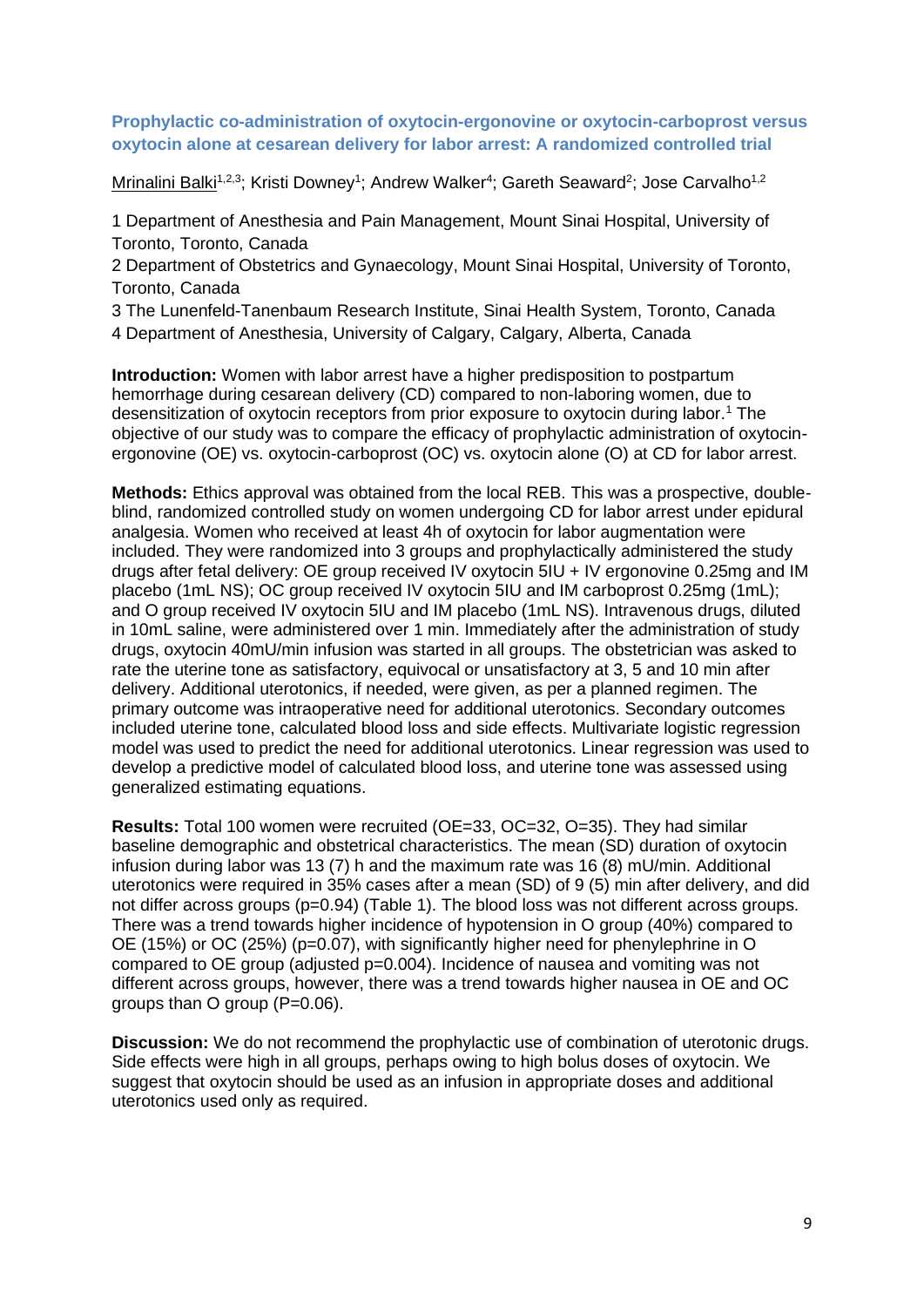| Outcomes                                                                             | Oxytocin+<br>Ergonovine<br>$(n=33)$ | Oxytocin+<br>Carboprost<br>$(n=32)$ | Oxytocin<br>$(n=35)$ | P value |
|--------------------------------------------------------------------------------------|-------------------------------------|-------------------------------------|----------------------|---------|
| Need for additional uterotonics $(n\%)$                                              | $11(33.3\%)$                        | $11(34.4\%)$                        | $13(37.1\%)$         | 0.943   |
| More than one rescue uterotonic (n%)                                                 | $6(18.2\%)$                         | $4(12.5\%)$                         | $2(5.7\%)$           | 0.270   |
| Rescue oxytocin (n%)                                                                 | $11(33.3\%)$                        | $11(34.4\%)$                        | $13(37.1\%)$         | 0.943   |
| Rescue ergonovine (n%)                                                               | $4(12.1\%)$                         | $2(6.3\%)$                          | $0(0.0\%)$           | 0.079   |
| Rescue carboprost $(n\%)$                                                            | $4(12.1\%)$                         | $2(6.3\%)$                          | $2(5.7\%)$           | 0.652   |
| Rescue misoprostol (n%)                                                              | $2(6.1\%)$                          | $2(6.3\%)$                          | $0(0.0\%)$           | 0.387   |
| Time (min) for first rescue (oxytocin) after delivery;<br>mean(SD)                   | 5.9(2.9)                            | 8.6(6.3)                            | 10.3(5.3)            | 0.116   |
| Time (min) for second rescue after delivery<br>(ergonovine or carboprost); mean (SD) | 12.3(3.8)                           | 18.0(4.2)                           | 24.0(5.7)            | 0.104   |
| Satisfactory uterine tone at 3 min after delivery (n%)                               | $19(57.6\%)$                        | $21(65.6\%)$                        | $22(62.9\%)$         | 0.814   |
| Satisfactory uterine tone at 5 min after delivery (n%)                               | $23(69.7\%)$                        | 24 (75.0%)                          | 23 (65.7%)           | 0.707   |
| Satisfactory uterine tone at 10 min after delivery (n%)                              | 24 (72.7%)                          | $25(78.1\%)$                        | 29 (82.9%)           | 0.656   |
| Uterine massage (n%)                                                                 | $12(36.4\%)$                        | $9(28.1\%)$                         | 9(25.7%)             | 0.629   |
| Calculated blood loss, mL; mean (SD)                                                 | 1145 (596)                          | 1242 (609)                          | 1180 (504)           | 0.789   |
| <b>Side effects</b>                                                                  |                                     |                                     |                      |         |
| Hypotension ( $<$ 20% baseline; n%)                                                  | $5(15.2\%)$                         | $8(25.0\%)$                         | 14 (40.0%)           | 0.068   |
| Phenylephrine amount (mg/mL; median [IQR])                                           | $0.0*$ [0.0 to 0.2]                 | $0.2$ [0.0 to 0.4]                  | $0.2$ [0.0 to 0.6]   | 0.006   |
| Hypertension ( $> 20\%$ baseline; n%)                                                | $5(15.2\%)$                         | $7(21.9\%)$                         | $6(17.1\%)$          | 0.805   |
| Tachycardia (> 30% baseline; n%)                                                     | $11(32.3\%)$                        | $17(53.1\%)$                        | $17(48.6\%)$         | 0.242   |
| Chest pain $(n\%)$                                                                   | $2(6.1\%)$                          | $1(3.1\%)$                          | $0(0\%)$             | 0.311   |
| $SpO2 < 90\% (n\%)$                                                                  | $0(0.0\%)$                          | $3(9.4\%)$                          | $2(5.7\%)$           | 0.234   |
| Shortness of breath (n%)                                                             | $1(3.0\%)$                          | $1(3.1\%)$                          | $1(2.9\%)$           | 1.000   |
| Nausea $(n\%)$                                                                       | $25(75.8\%)$                        | $21(65.6\%)$                        | 17 (48.6%)           | 0.059   |
| Vomiting (n%)                                                                        | $8(24.2\%)$                         | 13 (40.6%)                          | $7(20.0\%)$          | 0.149   |
| Need for antiemetics (n%)                                                            | 19 (57.6%)                          | 20(62.5%)                           | $17(48.6\%)$         | 0.500   |
| Headache (n%)                                                                        | $3(9.1\%)$                          | $3(9.4\%)$                          | $0(0.0\%)$           | 0.161   |
| Flushing $(n\%)$                                                                     | $4(12.1\%)$                         | $4(12.5\%)$                         | $2(5.7\%)$           | 0.598   |

| Table 1. Primary and secondary outcomes across the study groups |  |
|-----------------------------------------------------------------|--|
|-----------------------------------------------------------------|--|

\*Significant difference ( $P = 0.004$ ) in phenylephrine administered post-delivery between oxytocin and oxytocin+ergonovine study groups.

# **REFERENCES:**

1. Balki, Tsen. Oxytocin protocols for cesarean delivery. Int Anesthesiol Clin 2014;52:48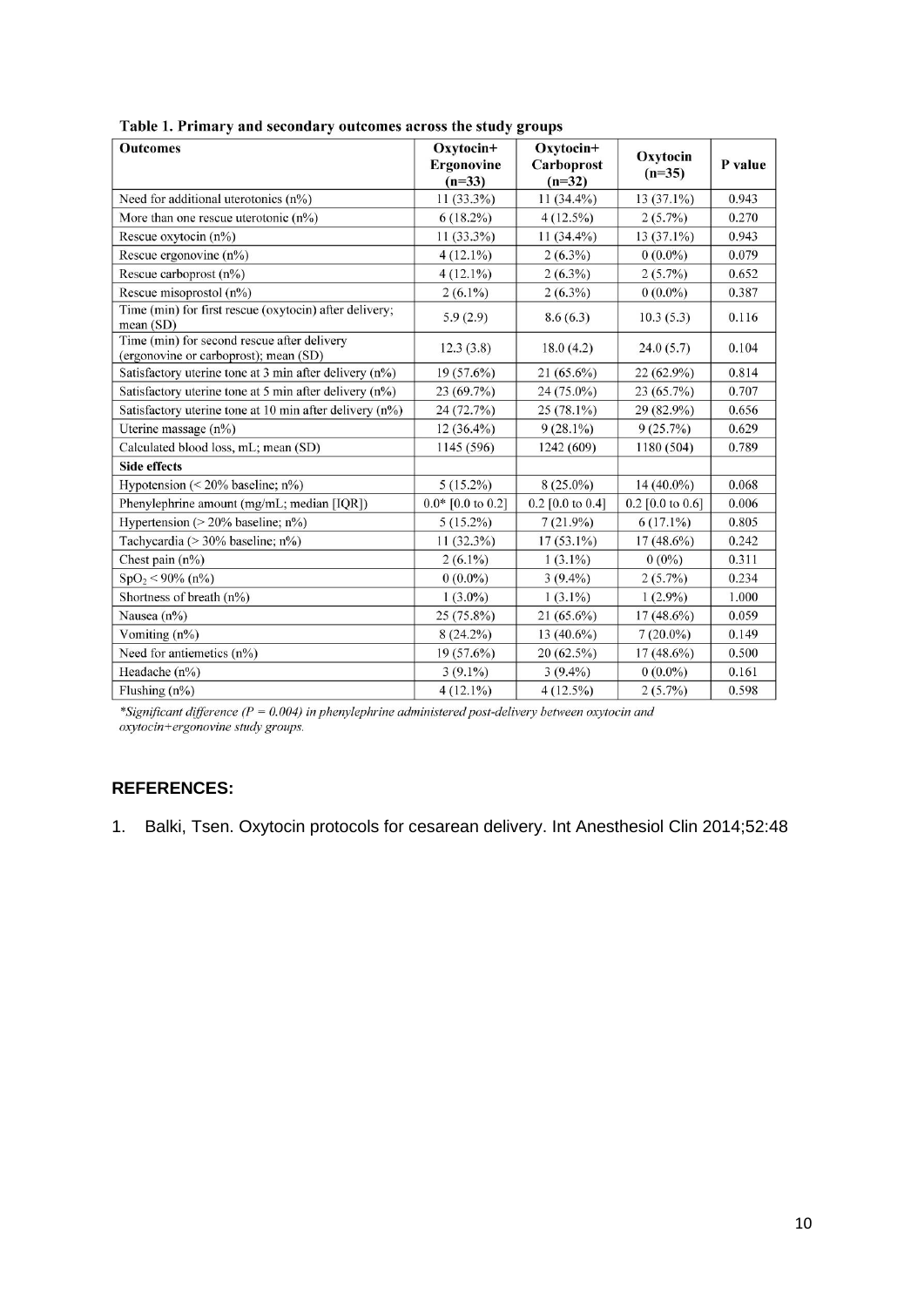# <span id="page-10-0"></span>**Recovery of Psychomotor Function in Patients after Ambulatory Surgery Under General Anaesthesia With and Without Anxiolytic Premedication – A Randomized Investigation**

Taras Usichenko<sup>1,2</sup>; Yacin Keller<sup>3</sup>; Robert Lehmann<sup>4</sup>; Dragan Pavlovic<sup>5</sup>; Klaus Hahnenkamp<sup>1</sup>; Andreas Nowak<sup>3</sup>

1 Dept. of Anesthesiology, University Medicine of Greifswald, Germany 2 Dept. of Anesthesia, McMaster University, Hamilton, Canada 3 Dept. of Anesthesiology and Intensive Care Medicine, Emergency Medicine and Pain Management, Hospital Dresden-Friedrichstadt, Dresden, Germany 4 Hasso Plattner Institute, University of Potsdam, Potsdam, Germany 5 Dept. of Anesthesia, Dalhousie University, Halifax, Canada

**Introduction:** The recovery of patients after general anaesthesia (GA) is usually evaluated by the scoring of clinical signs (1, 2). These scoring systems do not cover the assessment of psychomotor function, which may be compromised after GA and could lead to serious complications (2). The measurement of 4-choice reaction time (4CRT) is considered an established method to evaluate the psychomotor changes due to sedative medication (3) and was recently validated as the most convenient test to assess the recovery of psychomotor function in patients after GA (4). The aim of this study was to investigate psychomotor recovery after GA in patients with and without anxiolytic premedication in a relationship with conventional discharge scores.

**Methods:** Local ethics committee approved this investigation. 102 patients scheduled to ambulatory gynaecological surgery under standardized GA (duration<40 minutes) signed the informed consent form and were randomly assigned to receive 0.1 mg/kg oral midazolam (M group) or no (N group) for treatment of preoperative anxiety before surgery. Reaction times using the smartphone App "4CRT", designed for this investigation (5), the grade of sedation (Richmond Agitation-Sedation Scale), discharge ability using Postanaesthesia Discharge Scoring System (PADSS), and hemodynamic parameters were recorded at baseline and at 6 time-points during the investigation and compared between the study groups. In another 22 female patients, who were recruited according to eligibility criteria and all received midazolam, the plasma concentration of this benzodiazepine was measured in addition to other outcome measures and its relationship with 4CRT was analyzed.

**Results:** Complete data from 94 randomized patients were available for evaluation. The M group showed prolonged reaction times compared to the N group 15 minutes following midazolam administration before surgery as well as at time-points 60 and 90 minutes following surgery ( $P < 0.05$ ; Figure 1). The patients from both groups met the discharge criteria 60 minutes after surgery. The reaction times of the M group returned to baseline 90 minutes after surgery. Reaction times of the N group returned to baseline 45 minutes after surgery but only 23 of the 45 patients in the N group met the discharge criteria at that time. Plasma midazolam concentration of 22 patients was correlated with 4CRT only at time-point 15 minutes following benzodiazepine administration ( $r = 0.57$ ;  $P = 0.006$ ).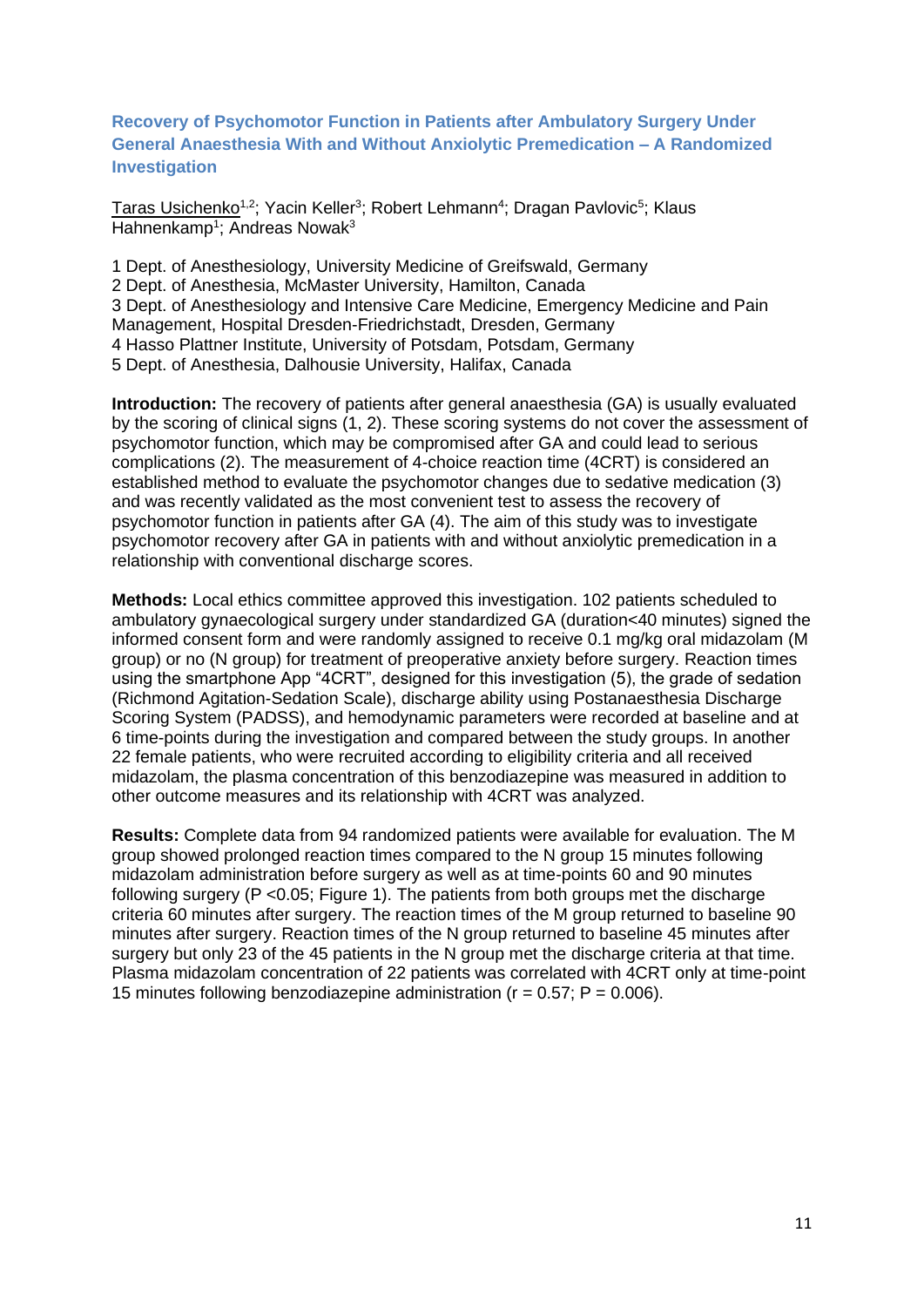**Conclusion:** After short-term general anaesthesia, the psychomotor function recovers faster than the ability to discharge according to PADSS. Premedication with midazolam prolongs the recovery of psychomotor function without delaying the clinical ability to discharge. The recovery of psychomotor function in patients after long (> 60 minutes) general anaesthesia should be controlled using 4CRT in the future.



Figure 1: Reaction times measured using the 4-CRT App, given as the mean  $\pm$  standard error of mean at various times during the investigation. Comparison between the groups was performed using Student's t-test for paired observations with Bonferroni-adjustment for multiple comparisons. \*  $P < 0.05$ ; \*\*  $P < 0.0001$ .

# **REFERENCES:**

- 1. Chung et al. A post-anesthetic discharge scoring system for home readiness after ambulatory surgery. J Clin Anesth 1995;7:500–6.
- 2. Marshall & Chung. Discharge criteria and complications after ambulatory surgery. Anesth Analg 1999; 88:508-17.
- 3. Hendry et al. Objective measurement of sedation III: the reaction timer. Brit J Anaesth 1963;35:716-8.
- 4. Usichenko et al. Computerized 4-choice reaction time test for the measurement of psychomotor recovery after general anesthesia. J Clin Monit Comput. 2019 doi: 10.1007/s10877-019-00355-
- 5. <http://lehmannro.github.io/4crt>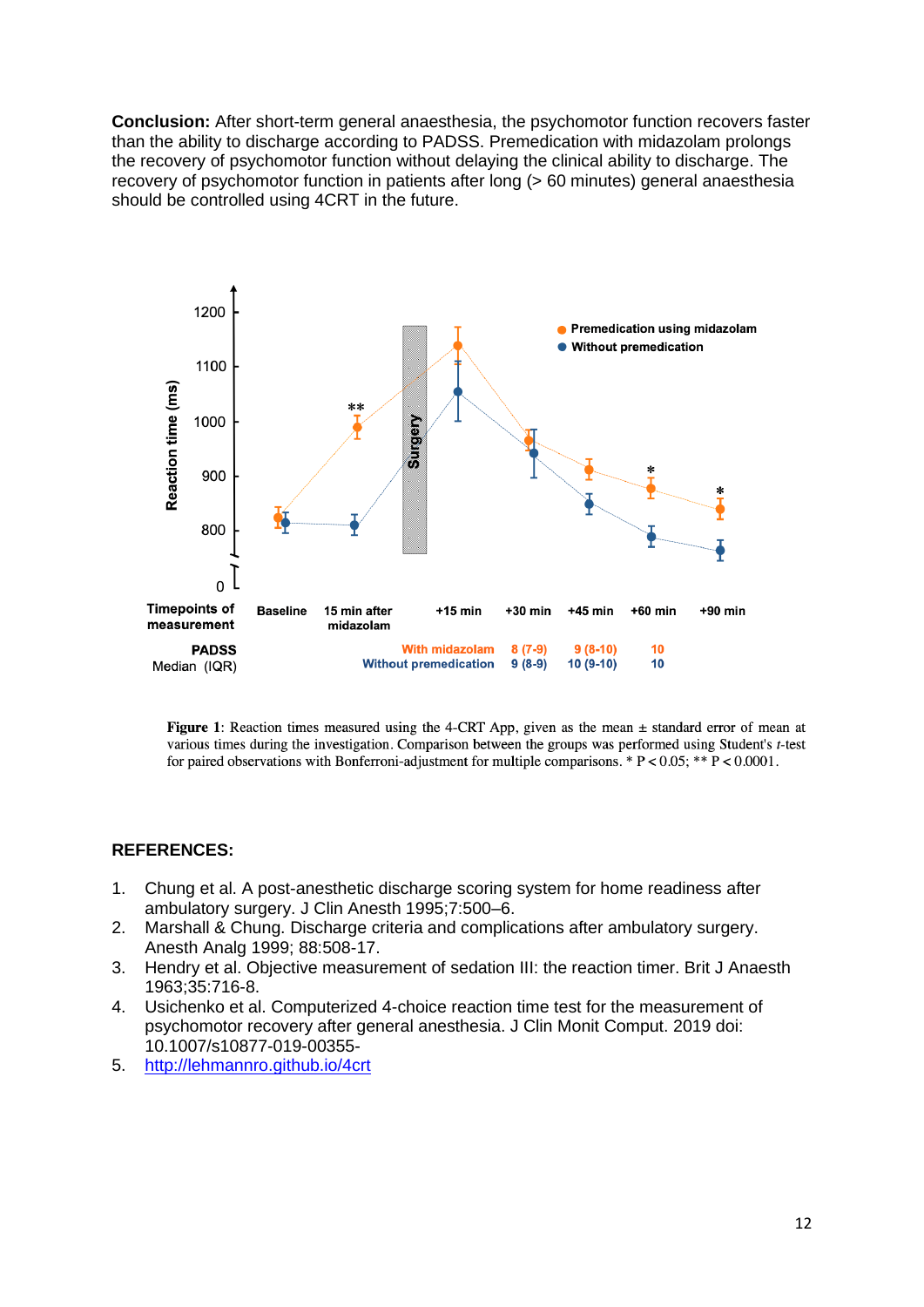<span id="page-12-0"></span>**Renal Tissue PO2 Measurements Reflect the Degree of Acute Hemodilution and Demonstrate a Negative Impact of Starch Colloid on Renal Oxygenation**

Kyle Chin<sup>1,2</sup>; Jessica Abrahamson<sup>1,2</sup>; Melina P. Cazorla-Bak<sup>1,2</sup>; Jason T. Maynes<sup>3</sup>; Richard E. Gilbert<sup>2,4,5</sup>; Kim A. Connelly<sup>2,4,6</sup>; Andrew J. Baker<sup>1,4,7</sup>; C. David Mazer<sup>1,2,4</sup>; Gregory M.T.  $Hare<sup>1,2,4</sup>$ 

1 Department of Anesthesia, St. Michael's Hospital, University of Toronto, Toronto, Ontario, Canada

2 Department of Physiology, University of Toronto, Toronto, Ontario, Canada 3 Department of Anesthesia and Pain Medicine, Hospital for Sick Children, University of Toronto, Toronto, Ontario, Canada

4 Keenan Research Centre for Biomedical Science in the Li Ka Shing Knowledge Institute, St. Michael's Hospital, Toronto, Ontario, Canada

5 Department of Medicine, Division of Endocrinology, St. Michael's Hospital, University of Toronto, Toronto, Ontario, Canada

6 Department of Medicine, Division of Cardiology, St. Michael's Hospital, University of Toronto, Toronto, Ontario, Canada

7 Institute of Medical Science, University of Toronto, Toronto, Ontario, Canada

**Introduction:** The role of starch colloid solutions in optimal fluid resuscitation remains controversial. Recent clinical trials have demonstrated the potential for starch mediated renal toxicity in critical care and surgical settings (1, 2). We assessed the impact of colloid (starch and albumin) and crystalloid (saline) hemodilution protocols in terms of their impact on cardiac output (CO) and renal tissue oxygen tension  $(P_{kt}O_2)$ . We hypothesized that hemodilution with starch colloid would negatively impact  $P_{kt}O_2$  relative to other solutions following acute hemodilution.

**Methods:** Ethics approval was obtained from the local REB, male Sprague Dawley rats  $(n=77, 484 \pm 64q)$  were randomly assigned to undergo hemodilution with saline (40%) estimated blood volume, 3:1 vol:vol), 6% hydroxyethyl starch (30 or 40% EBV, 1:1), 5% albumin (40% EBV, 1:1) or time-based control. Heart rate, MAP and rectal temperature were monitored continuously. Arterial blood gases, cooximetry data and echocardiograms were performed at baseline, 30 and 60 minutes post-hemodilution.  $P_{kt}O_2$  was measured continuously on the left kidney by a phosphorescence quenching method using Oxyphor PdG4 as an oxygen probe. Kidneys were harvested after 60 minutes post-hemodilution determine RNA levels (qPCR) for erythropoietin (EPO), and other hypoxia-induced molecules. Data was tested for normality and analysis was performed by ANOVA or ANCOVA. (p<0.05 was taken to be significant)

**Results:** All measurements were comparable between groups at baseline. After hemodilution, the hemoglobin concentration (Hb) decreased in all treatment groups; reaching nadir values near 70g/L (40% albumin and starch) and 90g/L (40% saline or 30% starch) respectively (p<0.005 for both). Mean arterial pressure (MAP) decreased slightly after hemodilution, but without significant difference between groups. Arterial  $pO<sub>2</sub>$  was not significantly different between groups. Changes in cardiac output were transient and values were comparable between groups after hemodilution. The final  $P_{kt}O_2$  was lowest after 40% hemodilution with starch (34.1  $\pm$  6.6 mmHg) and significantly different relative to 40%